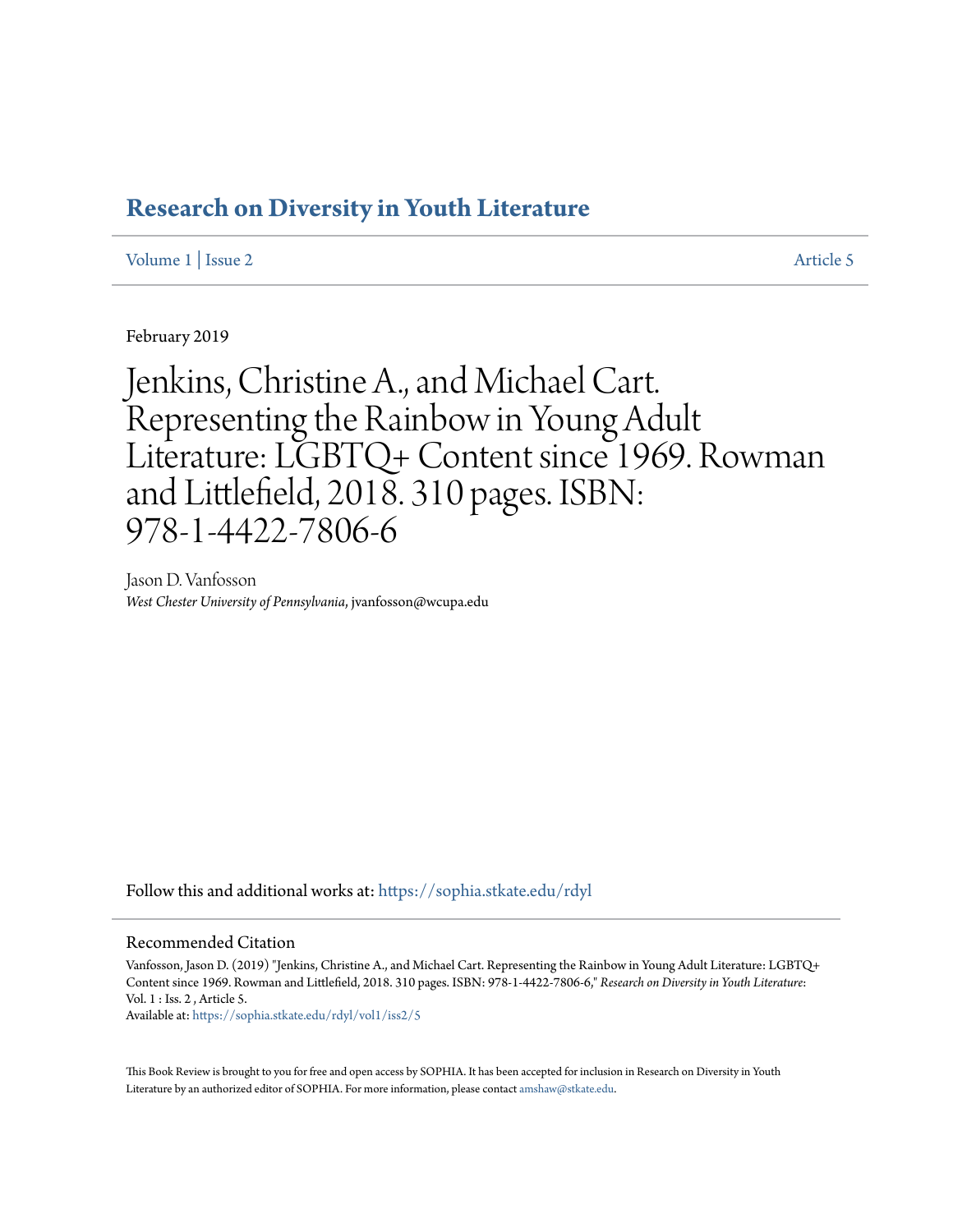Jenkins, Christine A., and Michael Cart. *Representing the Rainbow in Young Adult Literature: LGBTQ+ Content since 1969*. Rowman and Littlefield, 2018. 310 pages. ISBN: 978-1-4422-7806-6

Jason D. Vanfosson

West Chester University of Pennsylvania, <u>ivanfosson@wcupa.edu</u>

Christine A. Jenkins and Michael Cart have become a collaborative force in the field of lesbian, gay, bisexual, transgender, and queer/questioning young adult literature. Their 2006 co-authored book, *The Heart Has Its Reasons: Young Adult Literature with Gay/Lesbian/Queer Content, 1969-2004*, receives a much-needed update in their latest project, *Representing the Rainbow in Young Adult Literature: LGBTQ+ Content since 1969* (2018). Readers will immediately notice a significant change in the title that indicates some of the updates this study makes for a more contemporary audience. The authors opt to use the acronym LGBTQ+, prioritize lesbian identities by placing the L first, include bisexual representation, and expand their study to include groups that might remain marginalized from the LGBTQ schematic. This change indicates the substantial growth and inclusion that queer young adult (YA) literature has witnessed since 2006.

In the introduction to the study, Jenkins and Cart define their project "to chart the evolution of the field and to identify titles that are remarkable either for their excellence or for their failures" (xiii). They break this mission into two parts. The first part, "A Survey of LGBTQ+ Literature," provides a historical overview of the growing field of young adult LGBTQ+ fiction for a young adult audience. The authors include a chapter on literature before Stonewall, which incorporates a

1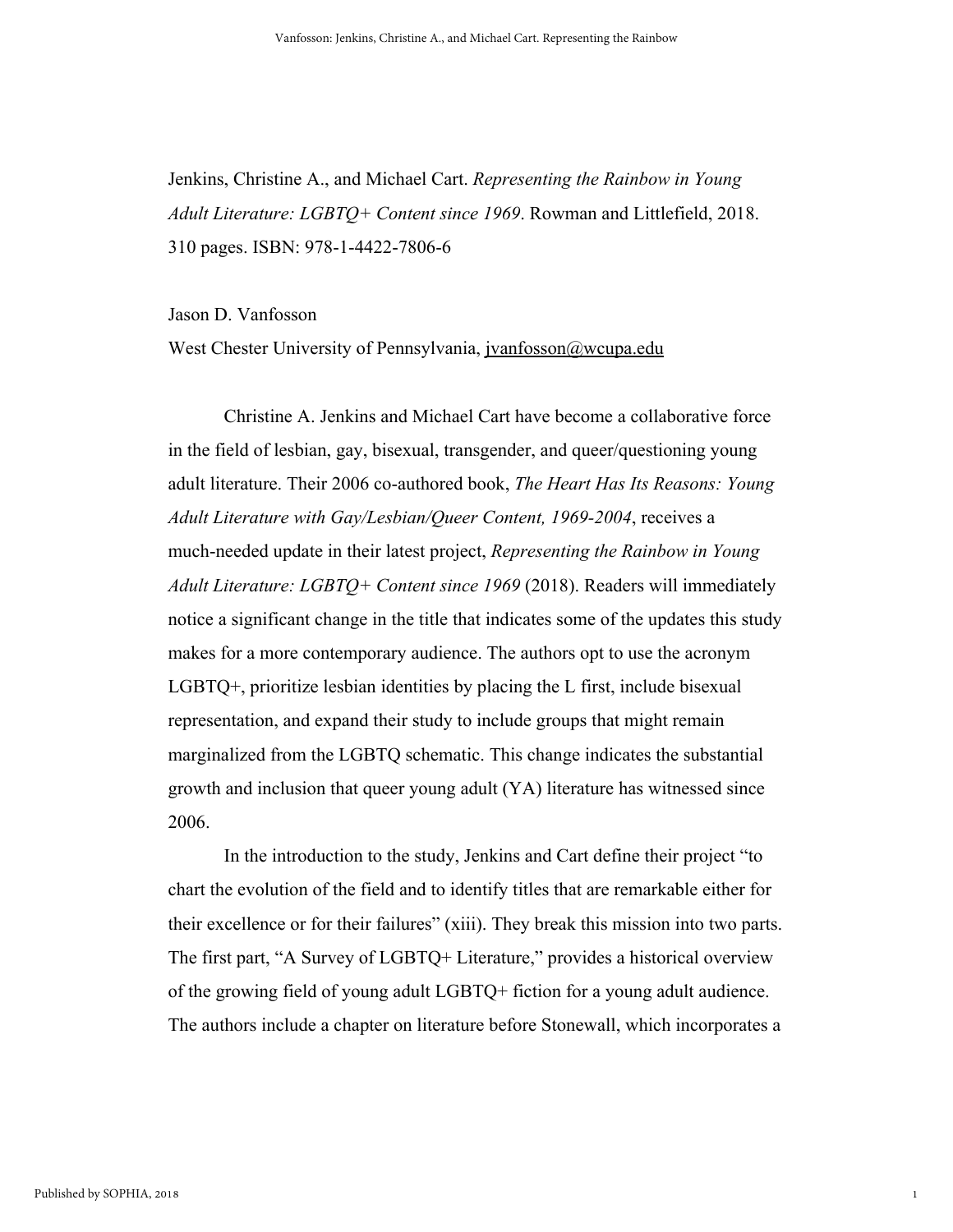brief discussion of adult texts, and continue with a decade-by-decade approach with individual chapters on the 1970s, 1980s, 1990s, and 2000s. The final chapter of this section considers literature written from 2010 to 2016 that enables Jenkins and Cart to consider the number of changes in the publishing industry that has facilitated an increase of titles produced in the field. Specifically, they cite the increase of lesbian and gay protagonists, the inclusion of bisexual characters, the growth of transgender literature, and the development of queer characters who are also people of color as some of the most relevant shifts in this six-year period. The authors, though, rightly remain critical of the field and explain that, among other issues, a "truly unfortunate continuity is the ongoing segregation of the sexes in LGBTQ+ literature" with only 1.7 percent of books that include both "a gay *and* a lesbian teen character" (130). In short, the worlds of gay and lesbian characters rarely intersect in fiction, despite the prevalence of lived experiences (including, as the authors point out, their own friendship) that prove this as an unrealistic aspect of these novels.

In the chapters that offer a historical overview, Jenkins and Cart once again utilize a three-part framework inspired by Rudine Sims Bishop's approach to African American representations in children's literature after the United States Civil Rights Movement found in her study *Shadow and Substance: Afro-American Experience in Contemporary Children's Fiction* (1982). The categories for Jenkins and Cart's analysis become homosexual visibility, "in which a character who has not previously been considered gay/lesbian comes out either voluntarily or involuntarily;" gay assimilation, in which the text "assumes the existence—at least in the world of the story—of a *melting pot* of sexual and gender identity:" and queer consciousness, which "show[s] LGBTQ+ characters in the context of community" (xiv-xv). While these categories are non-exhaustive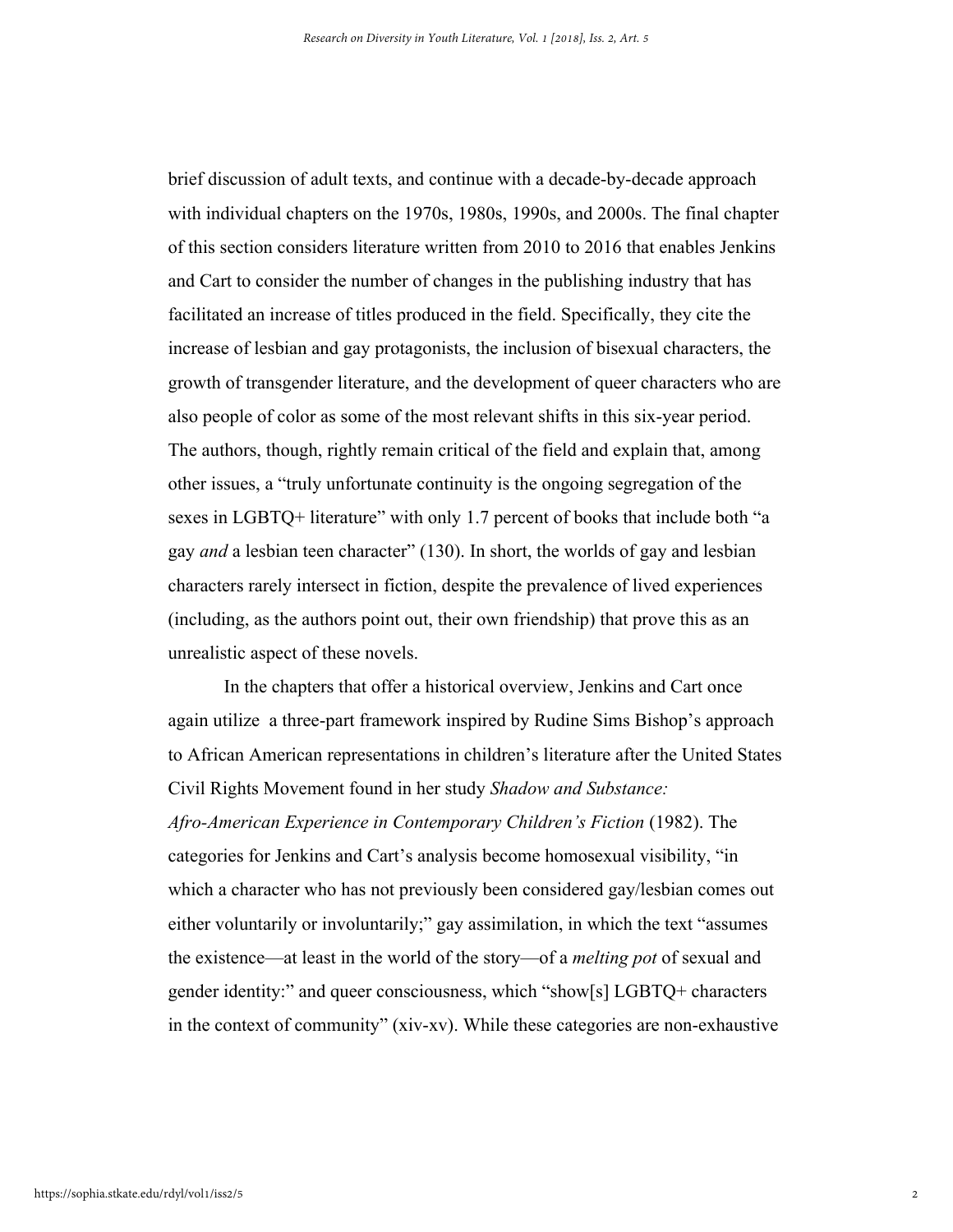and create some limitations, the writers use them to provide a much-needed structure to this body of literature. Furthermore, these categories present readers with a clear understanding of how the trajectory of LGBTQ+ literature has developed from almost minimal and problematic representations to a community of representation that gives a more diverse experience and perspective of gender and sexuality.

While the content of the first part of *Representing the Rainbow in Young Adult Literature* remains largely unchanged from *The Heart Has Its Reasons,* the authors make slight structural revisions that create a more readable narrative. The chapter on literature in the new millennium gets the most revision of these as the writers update the chapter to include books written between 2006 and 2009.

In the second part of the book titled, "Breaking Down the Barriers," Jenkins and Cart make the most substantial contributions to the field by examining bisexual inclusion, transgender and intersex representation, LGBTQ+ comics and graphic novels, and LGBTQ+ nonfiction. These are welcomed additions to the study because of the increase in visibility of these groups, genres, and mediums.

In the chapter on bisexuality, the authors note the "depressingly small" number of books that feature a bisexual protagonist (149). They focus on five books that indicate the vast experience of adolescent bisexuality, only to conclude that these books make comparable conclusions. Namely, they observe "being bisexual is frustratingly—and sometimes painfully— confusing for the persons in question" and "if they act on their impulses or even make them public, they may be perceived by their potential partners as inherently promiscuous, sluttish, or selfish, or cheats" (157). Although this chapter ultimately serves to rein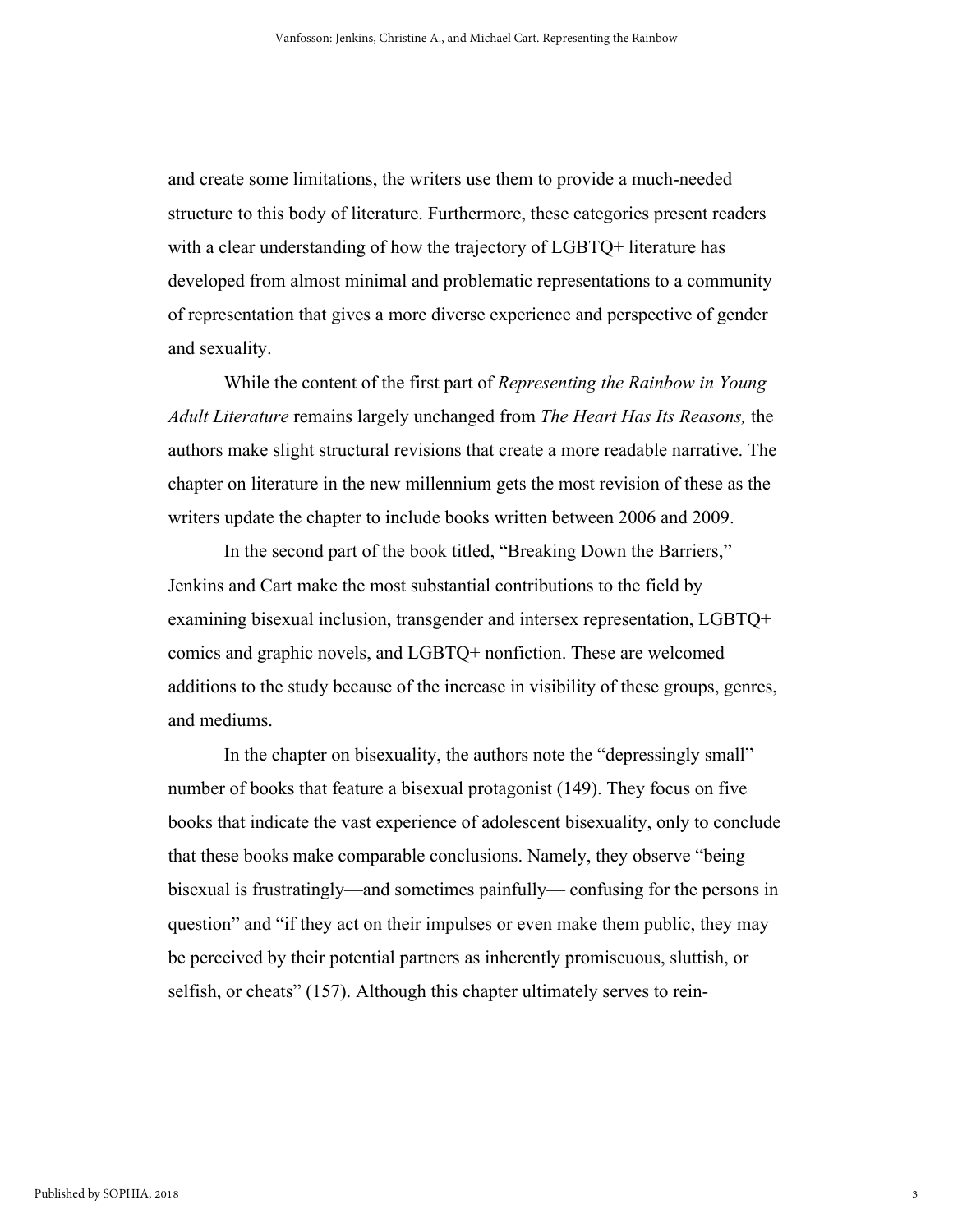scribe some of these ambiguities regarding bisexual identity, Jenkins and Cart offer a useful template for subsequent writers and publishers to craft more meaningful stories that feature bisexual characters.

According to Jenkins and Cart, transgender literature has fared better in the number of books recently published that offer a trans experience or perspective with thirty-eight titles since the publication of Francesca Lia Block's short story "Dragons in Manhattan" in 1996 (162). The authors also note that trans representation is a fairly recent phenomenon in YA literature with most titles appearing within the last ten years. While the discussion of the books is thoughtful, I became distracted by the language that Jenkins and Cart use to discuss these trans representations. Particularly objectionable is the authors' use of terms such as "male-to-female" (162), "female-to-male," and "born a girl" (163) because of the trans community's rejection of these terms to break down a binary that allows for more diverse expressions and experiences of gender. The rhetoric surrounding the trans experience also suggests that trans people are not born any particular gender, but rather *assigned* a gender at birth ("Glossary of Terms.") Jenkins and Cart advocate that, "The language of being transgender is important but very complicated and often confusing, demanding careful attention from readers" (175). The writers take care to consider the role of the language in the texts that they read, yet the anachronistic language in this chapter ultimately diverts attention from their otherwise thoughtful analyses. The conclusion of this chapter includes a brief discussion of the only three novels that showcase intersex characters in YA literature and a call for more books addressing this experience.

Another beneficial addition is the overview the authors provide of comics and graphic novels with LGBTQ+ content. Jenkins and Cart helpfully delineate subsections on comic books, manga, gay young adults in comics, and graphic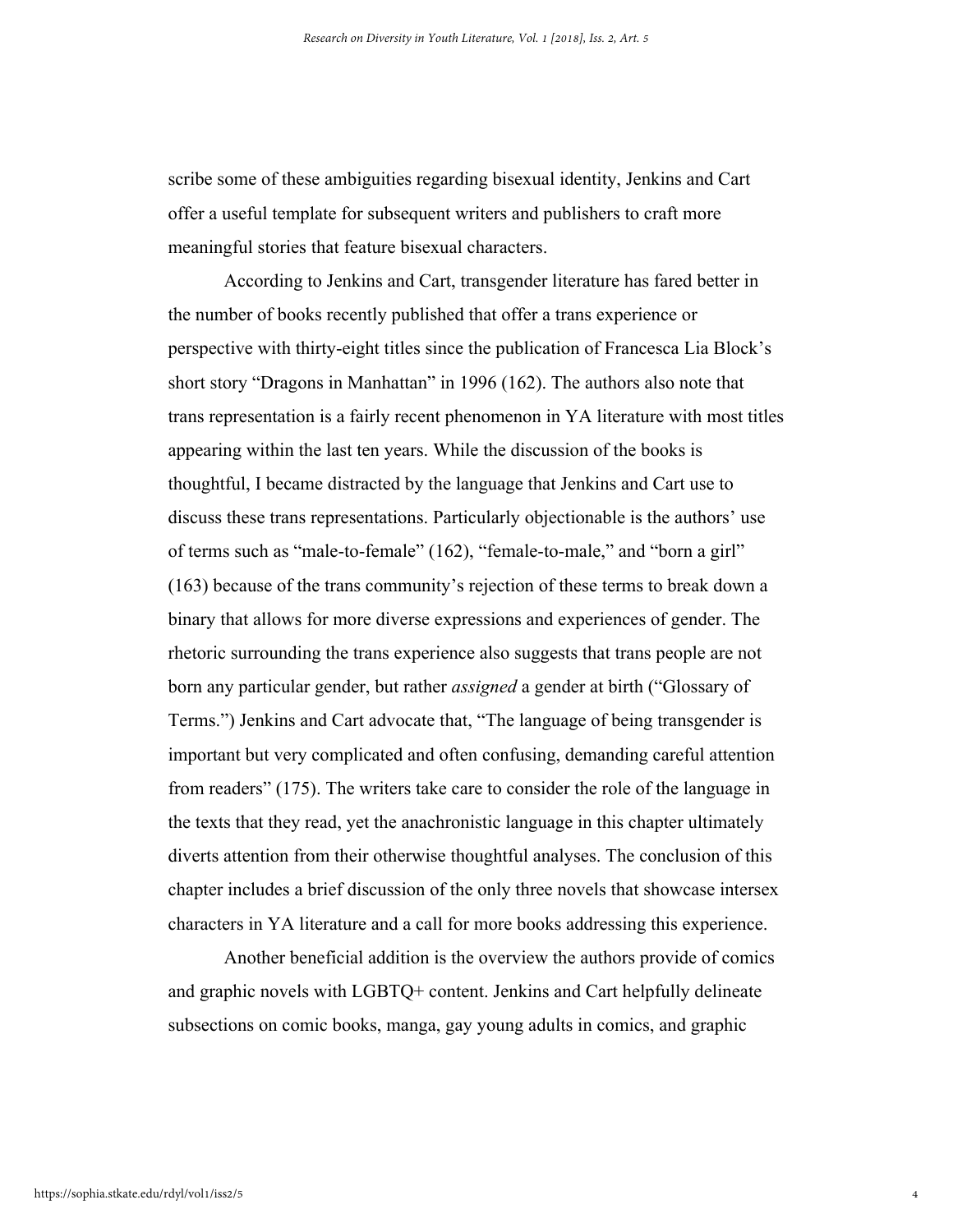novels. In addition to providing a number of comics featuring LGBTQ+ characters, the chapter opens with a brief discussion that historicizes the role sexuality played in the Comics Code in the United States.

The final chapter of this study considers YA nonfiction that features LGBTQ+ content. Again, Jenkins and Cart create a helpful structure to tackle this overwhelming task. They survey encyclopedias, self-help and advice books for young adults, autobiographies and memoirs, and LGBTQ+ history and issues. This chapter begins with a needed discussion of information access for queer people who might not feel comfortable asking for assistance. While fiction remains the majority of books published in LGBTQ+ literature, the writers demonstrate the importance of nonfiction texts about the LGBTQ+ community as a resource for young readers who may have questions they want answered or who want to see stories of real queer people living and existing in the world. They cite Nancy Garden's 1982 novel, *Annie on My Mind,* as an example of a fictional work that models how young people need nonfiction texts that represent and honestly discuss queer bodies and identities. Librarians and educators, particularly, will find this chapter filled with valuable texts and analyses that will serve the students and young people with whom they work.

In the conclusion, aptly titled "What a Wonderful World?", the authors make a few final statements about the needs of LGBTQ+ literature. Notably, they explain that "[T]he literature still needs to be even more all-inclusive to offer a better depiction of the complexities of the real world anent homosexuality and to ensure that all readers might see their faces reflected in it" (221). Since 2016, the end of Jenkins and Cart's study, the field of LGBTQ+ literature has only started to answer this call with increased representation and diverse perspectives. For example, asexuality—a section noticeably absent from *Representing the*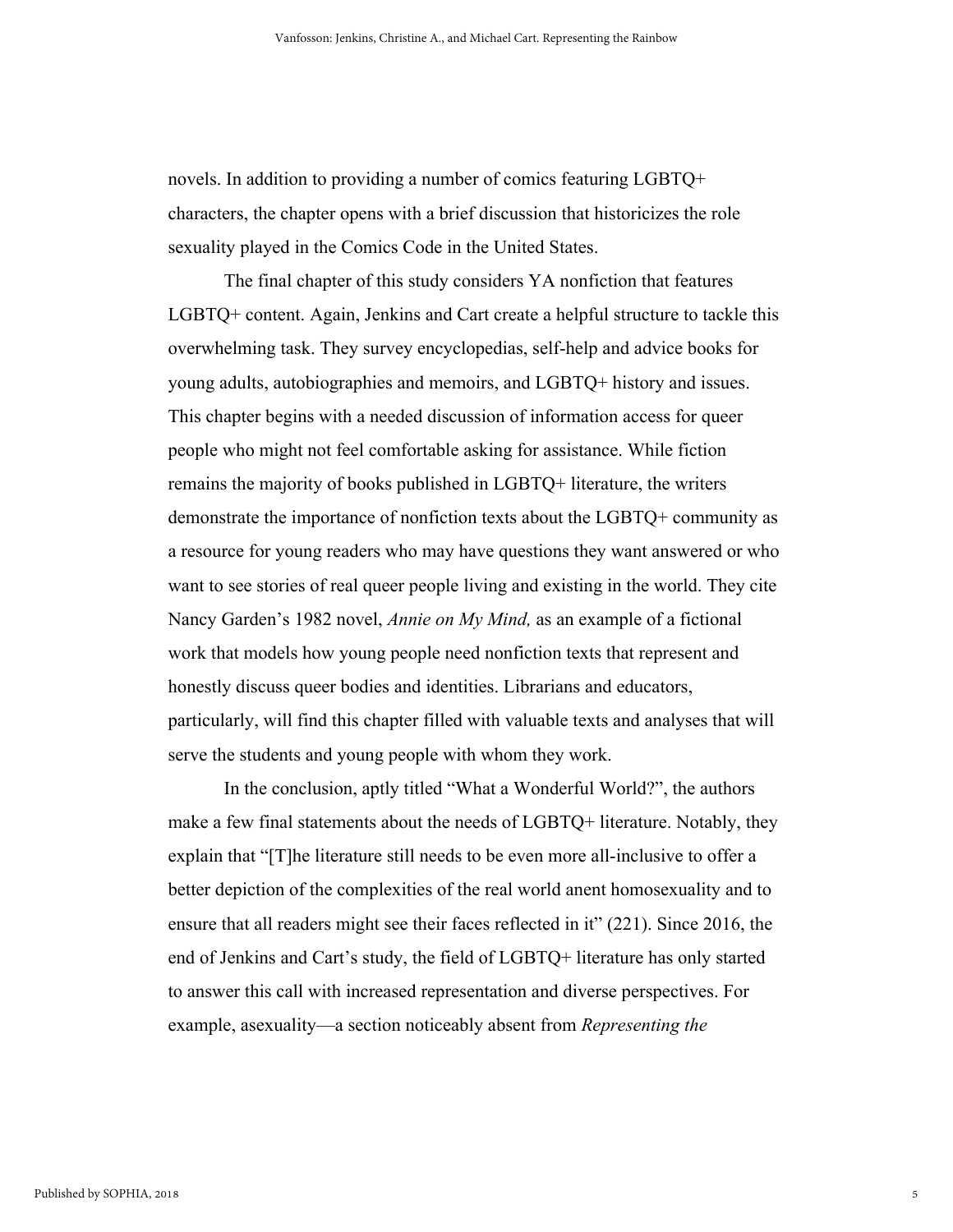*Rainbow*—has seen an emergence of representation in mainstream YA literature with titles such as Chip Zdarsky and Erica Henderson's *Jughead* (2016), Kathryn Ormsbee's *Tash Hearts Tolstoy* (2017), and Claire Kann's *Let's Talk about Love* (2018). Still, YA fiction with LGBTQ+ content needs more books speaking to the intersections of experience and diversity.

The writers also conclude that this literature "urgently needs to include more stories about young people of color" (222). While I agree with the authors that more people of color must be represented in this field, I would also welcome future editions of this book to take an intersectional approach to analyzing LGBTQ+ content. For example, when discussing Jacqueline Woodson's *The Dear One* (1991), the writers parenthetically note, "This was only the second novel in the genre to include characters of color who are homosexual, Rosa Guy's *Ruby* being the first" (84). These texts are culturally significant because of the diversity they represent within the LGBTQ+ community, yet I found myself wanting the authors to move beyond identifying characters of color to analyzing the position of these books in the larger narrative of YA literature with LGBTQ+ content.

Jenkins and Cart include four appendices that librarians, educators, and researchers of LGBTQ+ literature will find themselves repeatedly consulting. The first appendix includes a thorough and up-to-date bibliography of LGBTQ+ titles in all genres from 1969 to 2016. The bibliography includes subsections on series fiction, bisexual representations, transgender characters, intersex content, comics and graphic novels, and nonfiction. The authors include many titles that are not discussed in the individual chapters, thereby creating a more comprehensive snapshot of LGBTQ+ literature from 1969-2016 than otherwise possible within the collection's anthologizing aims. A second appendix creates a visual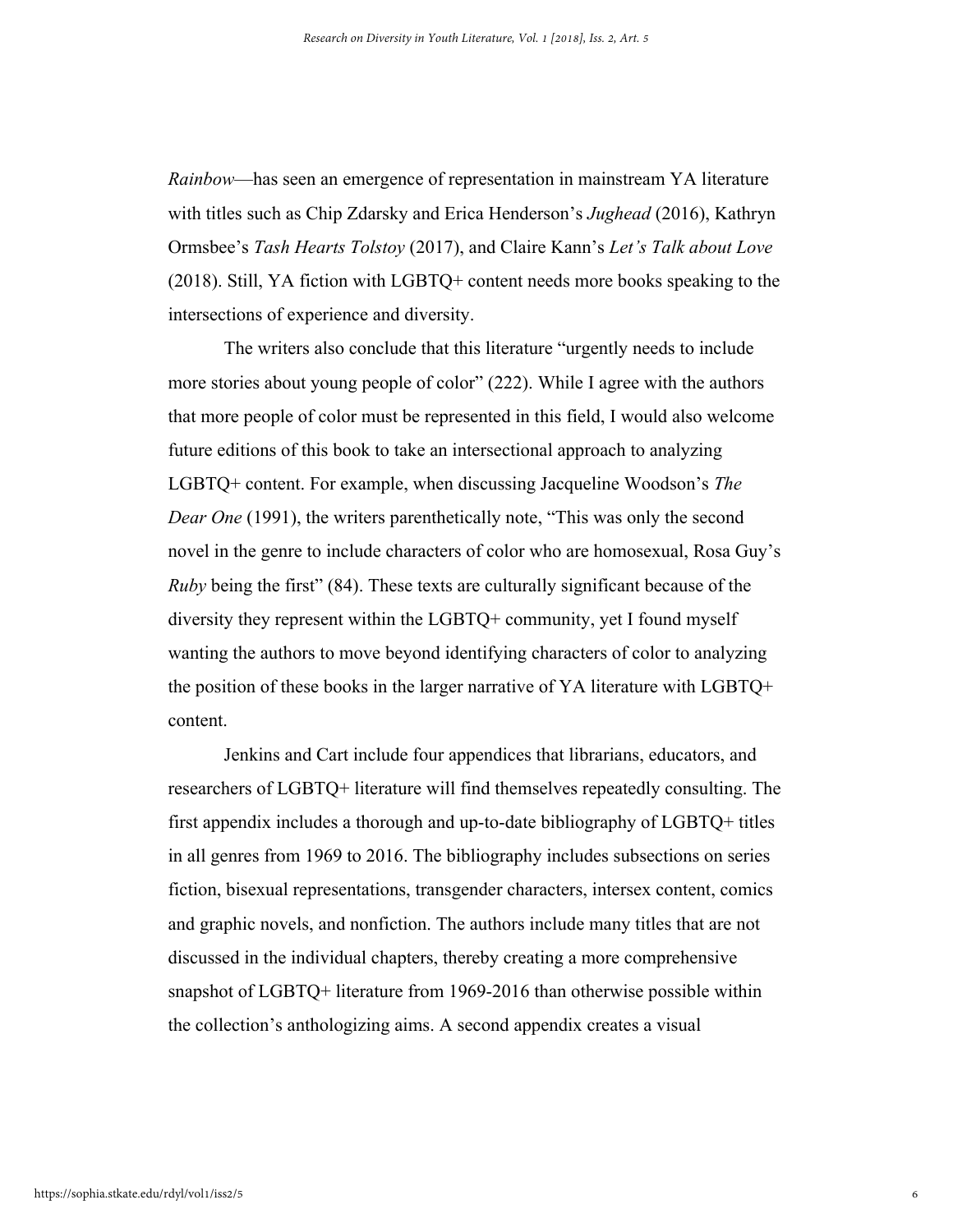representation of the growth of LGBTQ+ content in YA fiction that succinctly shows the development of the genre. The next appendix includes a listing of books that have won the Stonewall Award for Children's and Young Adult Literature from the American Library Association, as well as the winners of the Lambda Literary Award for Children's and Young Adult Literature. The authors also note LGBTQ+ books that have been award winners or honors for the Michael L. Printz Award, the William C. Morris Award for Excellence in First Fiction, and the Margaret Alexander Edwards Award.

*Representing the Rainbow in Young Adult Literature: LGBTQ+ Content since 1969* serves as a needed resource for librarians, educators, and scholars. This study offers insight into the history and trajectory of LGBTQ+ representation in a systematic and accessible way that is readable and engaging, while also pointing to the gaps and growth opportunities within the field. I hope that as the LGBTQ+ literature continues to grow, Jenkins and Cart will continue to grow and revise their thorough history and bibliographic study that has become a touchstone for those studying and working in LGBTQ+ literature for young adults.